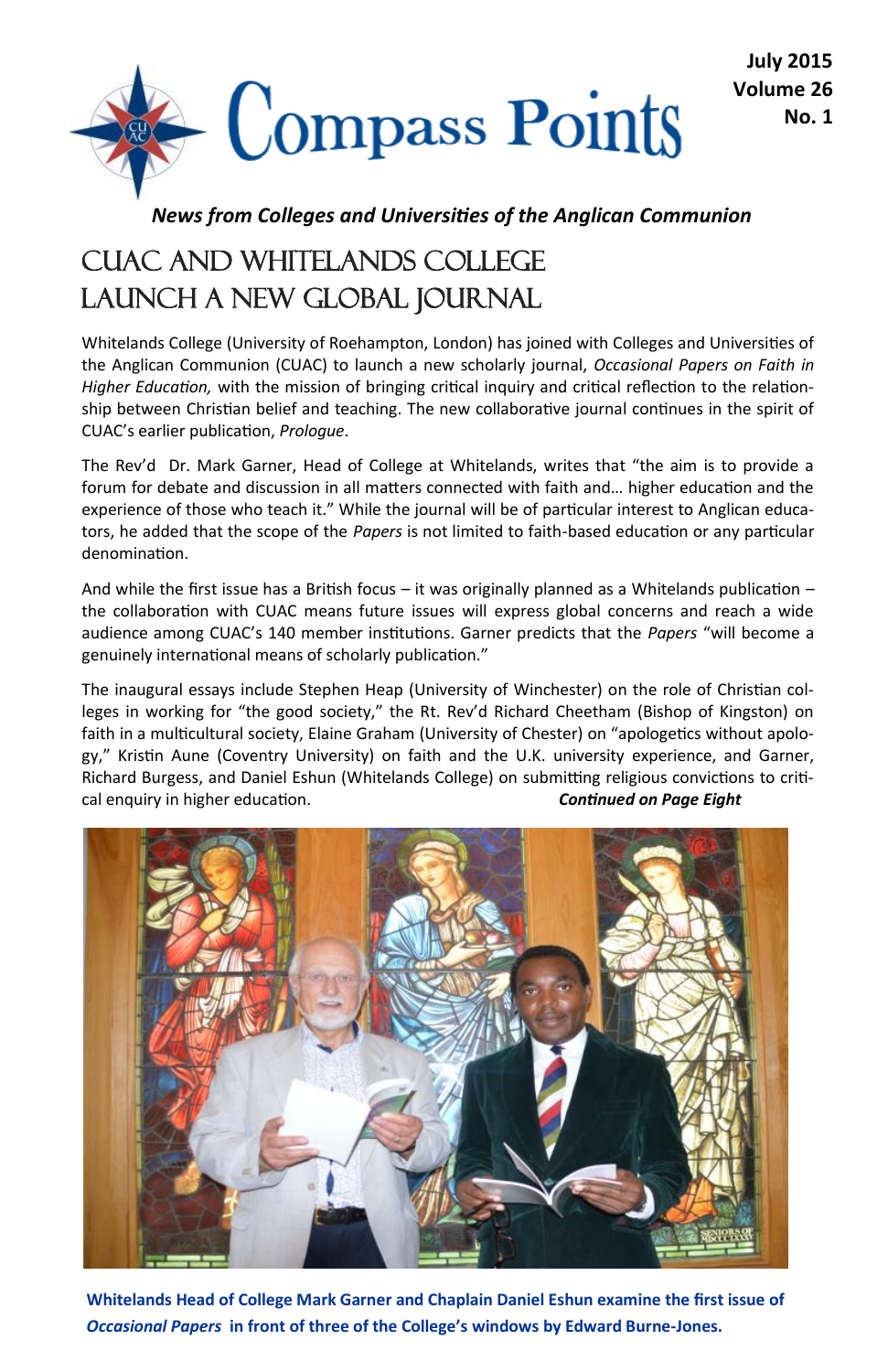# HORIZONS



On my recent visit to India I met with Professor Valson Thampu, president of St. Stephen's College, Delhi, which had hosted the 1997 Indian Triennial. In fact Valson was the chaplain then and was responsible for planning the speakers. Speaking to CUAC's mission, he noted "the foremost issue for church colleges is learning a vision for education: 'Why are we in it?' Nobody knows why… the whole process of thinking about education has stopped."

From its founding globally in 1993, CUAC has been a learning organization networking Anglican colleges and universities so they might be remain collectively authentic to their distinctive mission in our rapidly changing world.

In 1999 Preston Merchant edited the premier issue of *Prologue*, CUAC's theological journal, "as a forum for the exchange of ideas, so these institutions and others might learn more about the work and world they share. We are not interested in keeping secrets. *Prologue* is the first word, never the last."

Over the following six years four volumes were issued representing thirty-three authors' work. But after 2005 the bar became too high for supporting a print journal, and the ground became fallow. CUAC continued to sponsor papers on Christian higher education at the triennials, but without the support of a juried journal. When I became general secretary in 2011, I found the four proud, but lonely, issues on the shelf.

Networks are fueled by collecting the distributed energy of their members, which take new life when brought together. Thus in mid-2014, on my visit to Whitelands College, University of Roehampton, London, the Rev'd Dr. Mark Garner shared with me his dream of launching a new journal, *Occasional Papers on Faith in Higher Education,* to keep the Christian and, even more broadly, religious light in our schools burning bright. As they desired a global voice, Whitelands generously offered to partner with CUAC. Our trustees were delighted, and CUAC is represented on the editorial board by Dr. Jeremy Law, Dean of Chapel at Canterbury Christ Church University, and the inaugural issue contains Elaine Graham's presentation from the 2014 Seoul Triennial, "Apologetics without apology: Navigating our way in a globalized and multi-faith world."

As the editor writes in the inaugural issue, "In our globalized world, Christian foundation institutions confront many similar questions, and we hope that a great deal of what these authors have to say will be of interest and relevance to an international readership. We also hope that others, from many parts of the world, will be inspired to contribute to future issues, so that the *Papers* will become a genuinely international means of scholarly communication."

Because the forces of change are pressing on education so rapidly and relentlessly, we would let the process of thinking about higher education stop only at our peril.

#### *The Rev. Canon James G. Callaway, D.D.*

#### GENERAL SECRETARY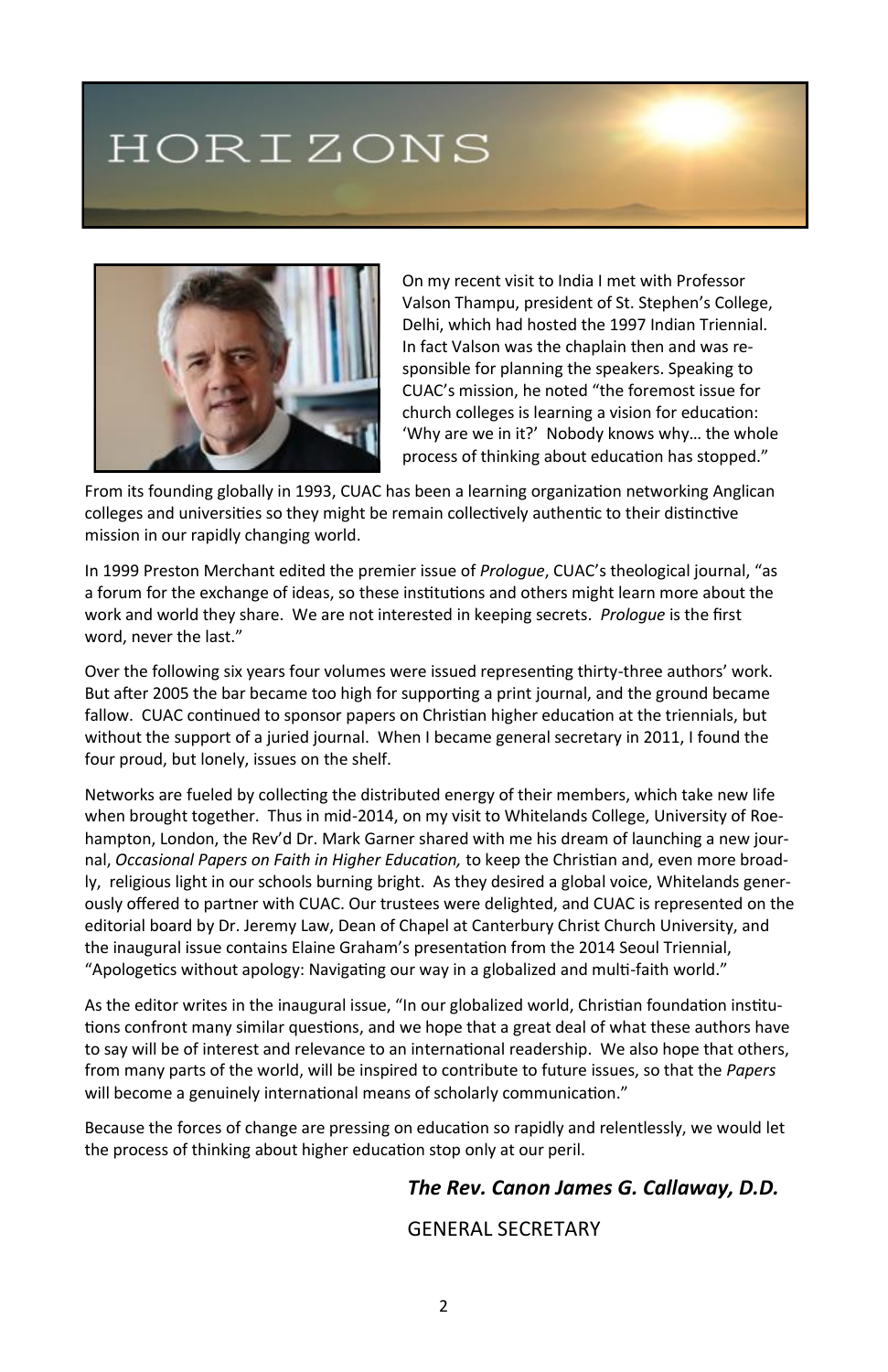## VIRGINIA THEOLOGICAL SEMINARY HONORS CUAC'S FOUNDER LINDA CHISHOLM



Linda Armstrong Chisholm, Ph.D. – the founder and first General Secretary of CUAC – was awarded an honorary Doctorate of Humane Letters by Virginia Theological Seminary in Alexandria, Va., on May 20, 2015. She is founder and president of the International Partnership for Service Learning.

A day earlier, while speaking at the Service for the Mission of the Church, she recalled her work as president of the Association of Episcopal Colleges in creating service-learning programs for thousands of college-age students, regardless of their religious backgrounds:

"As they returned from the Holy Cross Mission at Bolahun in Liberia, Mother Teresa's Home for the Destitute and Dying in Calcutta, the Pine Ridge Lakota Reservation in South Dakota, from inner city Glasgow or Guadalajara, they told stories that came to the same points – that they were the ones served, that they learned things they could have learned no other way, that they understood truths hitherto not perceived.

"One student, the daughter of a priest, told of her fears as she anticipated her service at a hospital for people with severe physical disabilities. But they, she reported, were focused on her needs. 'Did I like the food? Was I lonely so far from family?' Today she heads a residential treatment center in Pitts-

burgh. Another learned that the man who followed her each day from the bus stop to the school in Jamaica where she was teaching was not the stalker she imagined, but had volunteered to see that she was safe. From then on they walked side by side. Both students had encountered the holy."

Dr. Chisholm also recalled the founding of CUAC. "Everywhere the British set their flag they also set their Church and their academic institutions, making opportunities available to women and to the Untouchables in India, for example, and to political refugees in the Philippines." Today, she said, the students, faculty, and staff at the colleges of this Anglican-inspired network may be Christian, Hindu, Muslim, Buddhist, or Jewish. "Through CUAC, they share with each other how they see the face of God. More than once, they, gathered from the corners of the earth, have shown each other things previously unseen. In their service, they have encountered the holy."

### **A CALL FOR PAPERS**

The first volume of *Occasional Papers on Faith in Higher Education* is available at www.cuac.org, and print copies have been sent to each member college and university. Papers on topics relevant to the general theme are invited from any interested person or group and may be sent by post to the Editors at:

Whitelands College

Holybourne Avenue

London SW 15 4JD UK

Or by email to Whitelands.CUAC.papers@roehampton.ac.uk.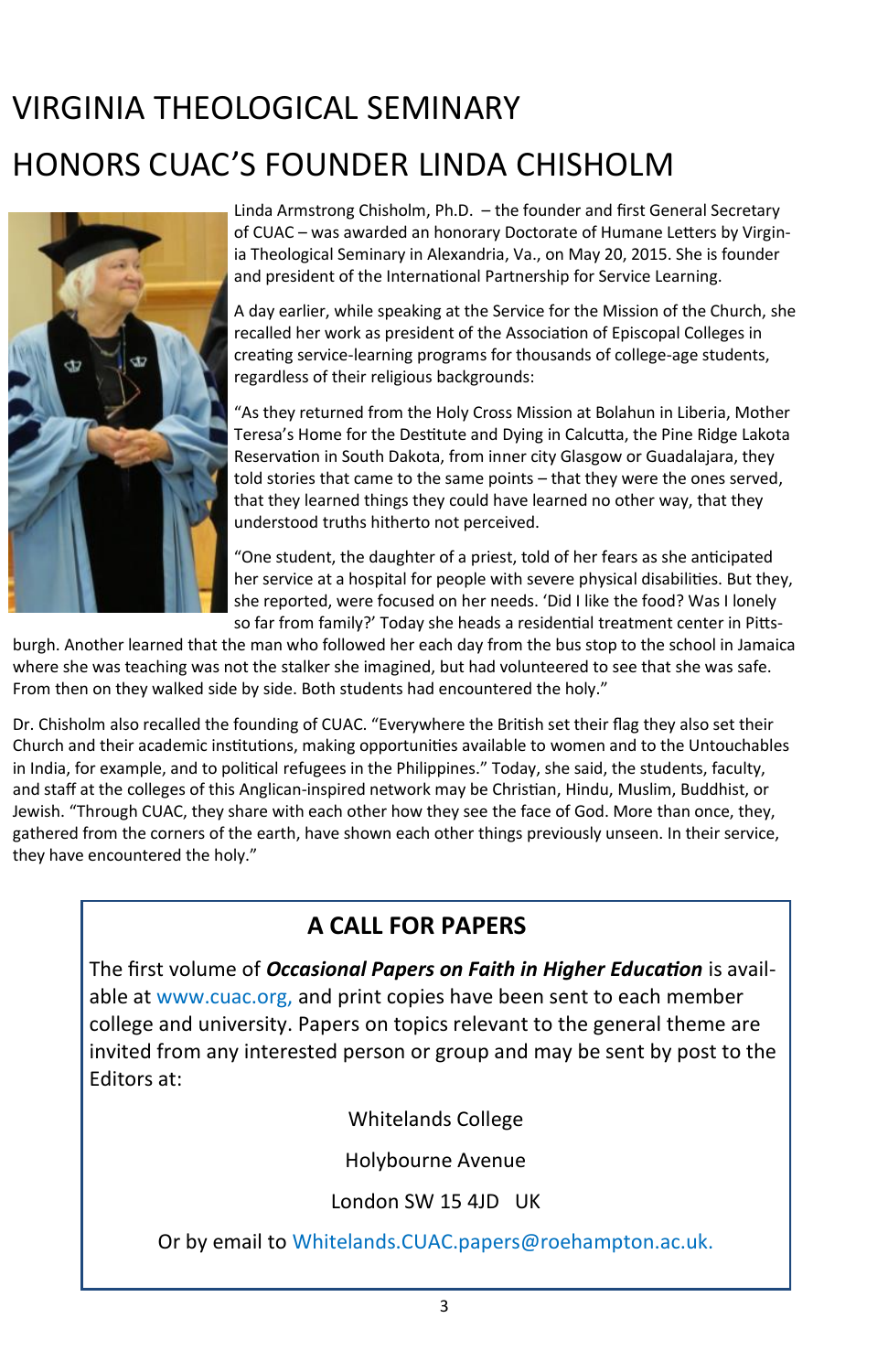# ESTABLISHING A CONTEMPLATIVE COMMUNITY OF PRACTICE… AND HOW TO KEEP IT GOING

*Michael Wood is Anglican Chaplain to the University of Western Australia (UWA) and its St. George's College. Here is an excerpt from his recent essay, "The Story of a Contemplative (and Active) Community of Practice at the University of Western Australia":*

I'm interested in providing contemplative spaces in which teachers and others can reflect on what it is that brings wholeness and life rather than fragmentation and death and to trust their own deepest felt answers to that question — wholeness and life for one's self, and for one's students. This is a question which goes beyond technique and into identity and integrity.

### **How do retreats and Quiet Days work?**

The staff retreats and Quiet Days I offer at UWA are largely based on very simple processes of reflection developed by Parker Palmer. What does a typical Quiet Day look like?

1. Morning check in, examining the process we're engaged in, how we are as we arrive, and what we're hoping from the day.

2. Discussion and agreement on boundaries of listening and trust – most notably the rules of "no fixing, saving, advising, or rescuing" (as outlined in Palmer's *A Hidden Wholeness*).

3. Reflection on a short piece of poetry or a visual image as a way of slowing down and moving into some engagement with our inner life and to help move into silence. Palmer refers to these as "third things," enabling the inner life to show up tangentially, since the soul is "shy" especially in the company of other people.

- 4. Afternoon of silence (walking, resting, reading, journaling).
- 5. Late afternoon check in, on what's been emerging during the day.

### **Practical outcomes**

Although the primary focus is "inner work," and we don't seek to measure the success of the retreat by way of specific outputs, participants commonly report the following in their feedback:

1) The experience helped them slow down sufficiently from the busyness of everyday working life to be able to get clearer on personal and working priorities….One person commented, "I came home and wrote a research paper that had been bugging me for some time." Another credited the retreat as being instrumental in their success in gaining a national award in teaching practice. Several went on to design an action-learning unit across engineering, arts, and geography.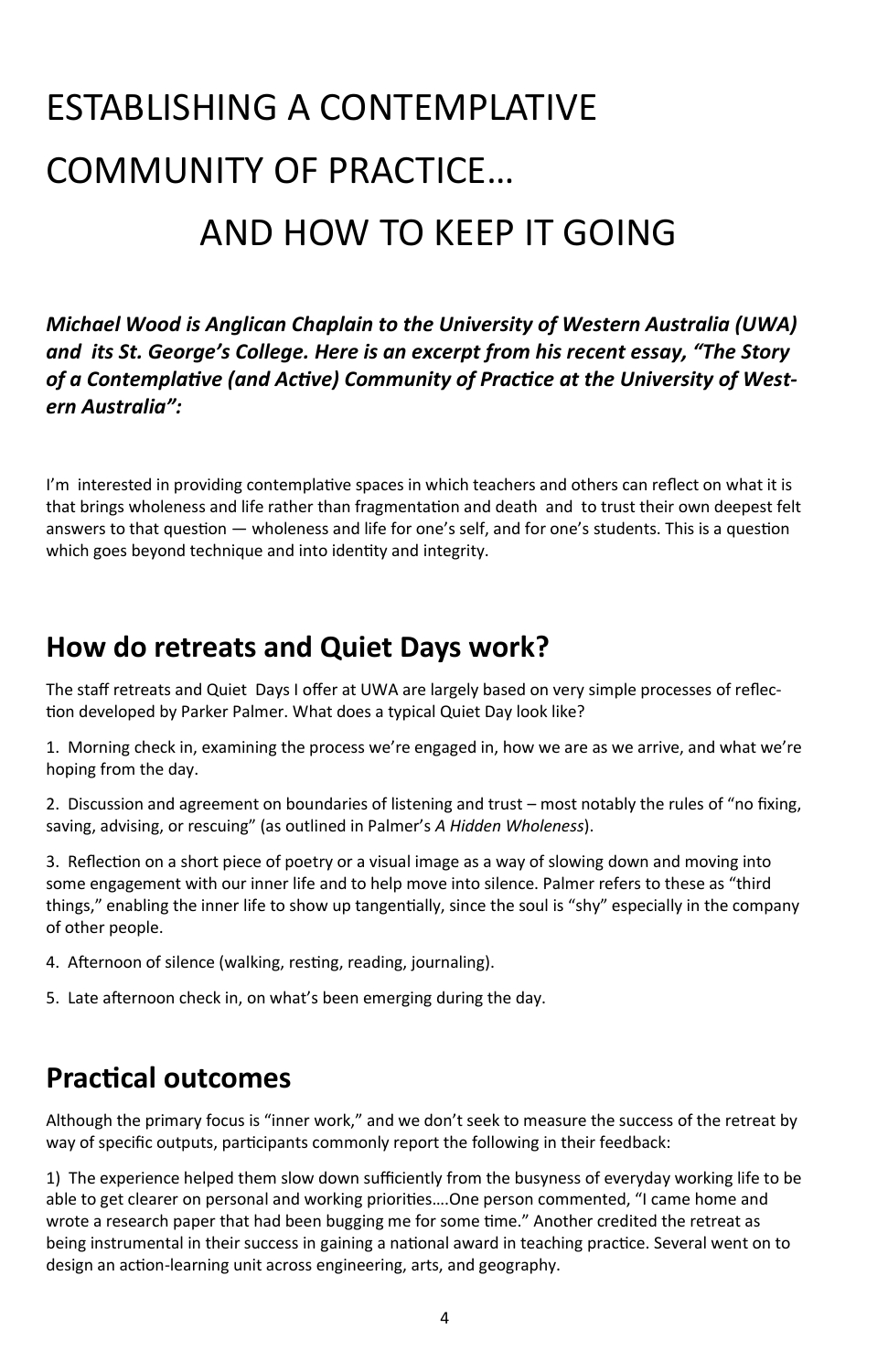

## 'The experience helped them slow down from the busyness of everyday life'

2) The retreat experience helped them to listen better…This quality of listening flowed through to other professional and personal relationships.

However, the retreat process makes no promises to deliver particular outcomes. What emerges will be unique to each participant.

### **An ongoing community of practice**

Participants inevitably ask about how they can keep some kind of contemplative practice, or spaciousness, going in their lives. This was the catalyst for the emergence of Quiet Day "alumni/ ae." The conceptual foundations are found in another book by Palmer (with Arthur Zajonc) – *The Heart of Higher Education: A Call to Renewal – Transforming the Academy through Collegial Conversations*.

The convening theme/question is drawn from that book. The way it works is simple. We gather for 1.5 hours once a month and sit in a circle. We spend a few minutes in silence. Then we contemplate a poem. Then we write our questions on paper and put them on the floor in the middle of the circle. For the next hour we simply pass around a talking piece, practicing respectful speaking and listening. The principles of safety and trust established on Quiet Day also apply in this community of practice.

### **How is this funded?**

As chaplains, we have no budget. Everything described here is self-funding. Participants pay a registration fee (AU\$50 for a Quiet Day, AU\$250 for a two-day retreat). Some apply for professional development leave. If this is not approved, some have taken a day of their own annual leave.

### **For more information**

Please contact: The Rev. Michael Wood at [michael.wood@uwa.edu.au,](mailto:michael.wood@uwa.edu.au) or phone +61 435 065326.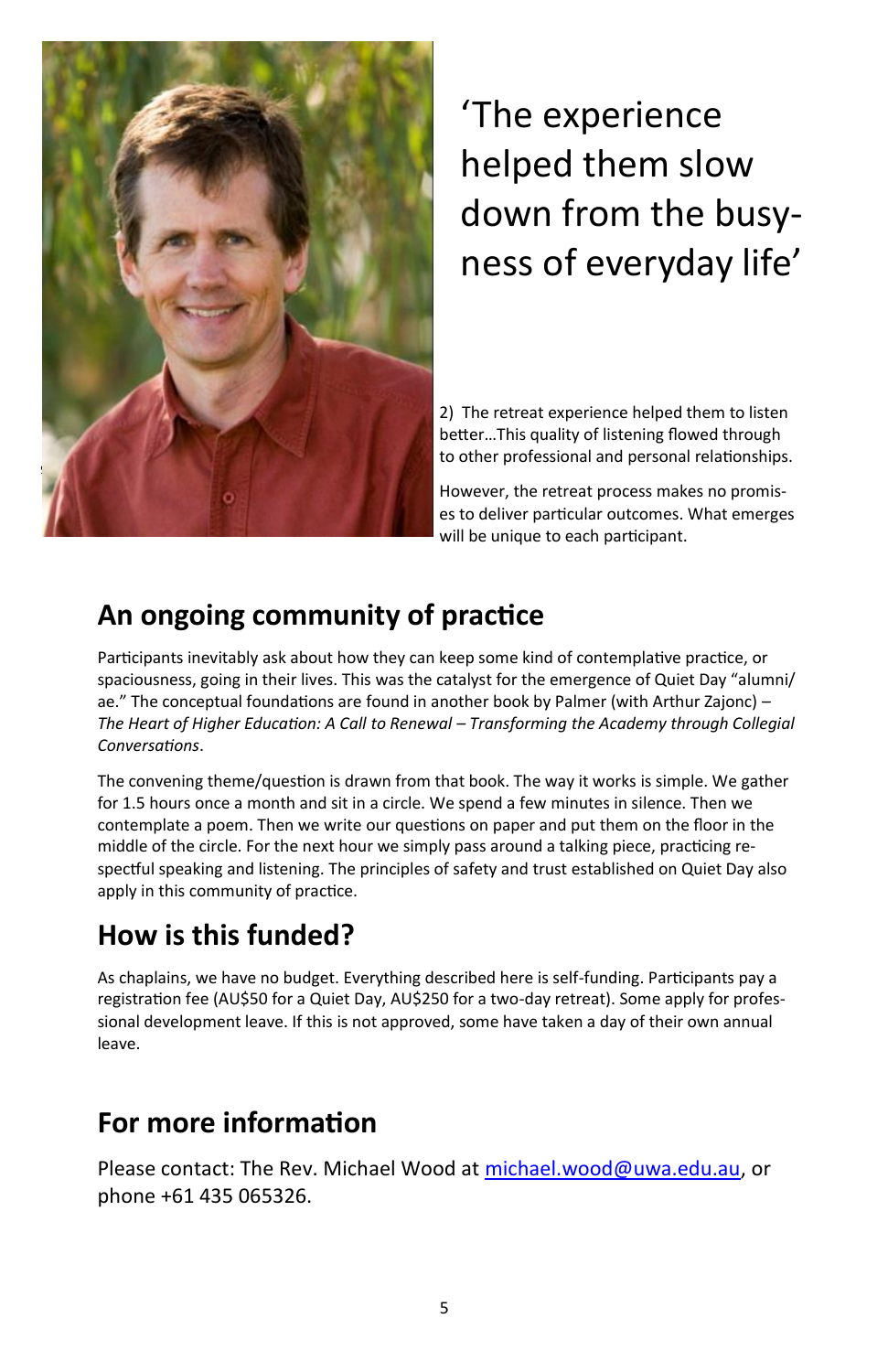# Lessons of the Red Bandana





**CUAC's Asia Chapter's Service Learning Conference Manila, Philippines March 2015**

Japanese and Korean students (grades 9-12) and their Filipino hosts learned about "the man with the red bandana" as part of a CUAC-sponsored service-learning project. He was Welles Crowther, a young American who died on Sept. 11, 2001, after saving 12 or more people in the collapsing South Tower of the World Trade Center in lower Manhattan. "I played the segments about Welles from President Obama's speech at the dedication of the September Eleventh Memorial," writes Herbert Donovan, who directs service learning at Rikkyo University in Tokyo. "Many of the students have little proficiency in English, but I think it worked well: Obama speaks slowly and clearly and emphasizes the important points." Then they went around their discussion circles telling stories of "selfless heroism that had happened in each of their own countries." The visitors also participated in service projects around Manila.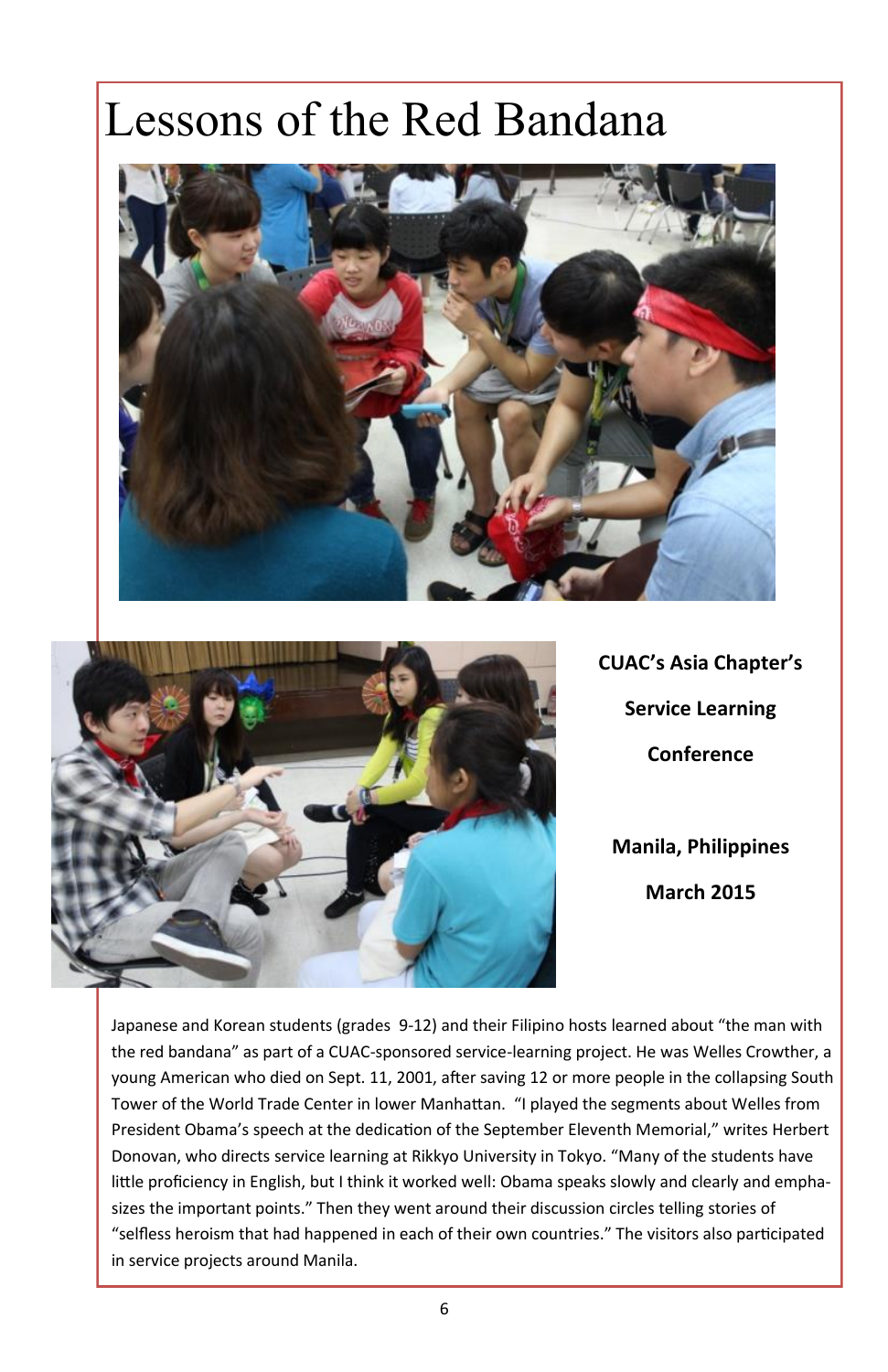### Passages



# **Joseph Cassidy 1954-2015**

*The Rev'd Dr. Joseph Cassidy, Principal of St. Chad's College in the University of Durham (UK), died unexpectedly on March 28, 2015. He had been a keen supporter of CUAC for the past 18 years, regularly attending its Triennial Conferences, and a Canon of Durham Cathedral.*

*The Rt. Rev'd Martin Wharton, the retired Bishop of Newcastle and a CUAC trustee, worked with him for ten years as chairman of the college's Governing Board and wrote of him as follows:*

Joe was born and brought up in Montreal, Canada, and after university spent 14 years as a Jesuit, continuing his academic studies (he was a noted Christian ethicist) while working in Jamaica and Nicaragua. He moved to England in 1992 and lectured at the University of Southampton, where he met and later married Gillian. Joe became an Anglican in 1996 and one year later was appointed Principal of St. Chad's.

Over the next 18 years, St. Chad's was transformed under his leadership, becoming one of the most sought after colleges at Durham, regularly achieving the best academic results of any college, with a strong and vibrant community life with the Anglican faith at its heart. Following one of the CUAC Triennials, Joe was the only person present to take up the challenge of one of the speakers to develop a link with St. Matthew's School in South Africa.

Joe was a man of prodigious energy and immense sociability. But he was also a private man who delighted in his family and was especially proud of his three children. He loved skiing and had recently returned from Austria (his students had invited him to go with them); he loved hiking in his beloved Adirondacks and in Teesdale; he regularly returned to Crystal Beach in Ontario. Joe had a delightful sense of humor, a light touch, and a steely determination to give of his best for everyone.

**Rest eternal grant him, O Lord —**

**let light perpetual shine upon him.**